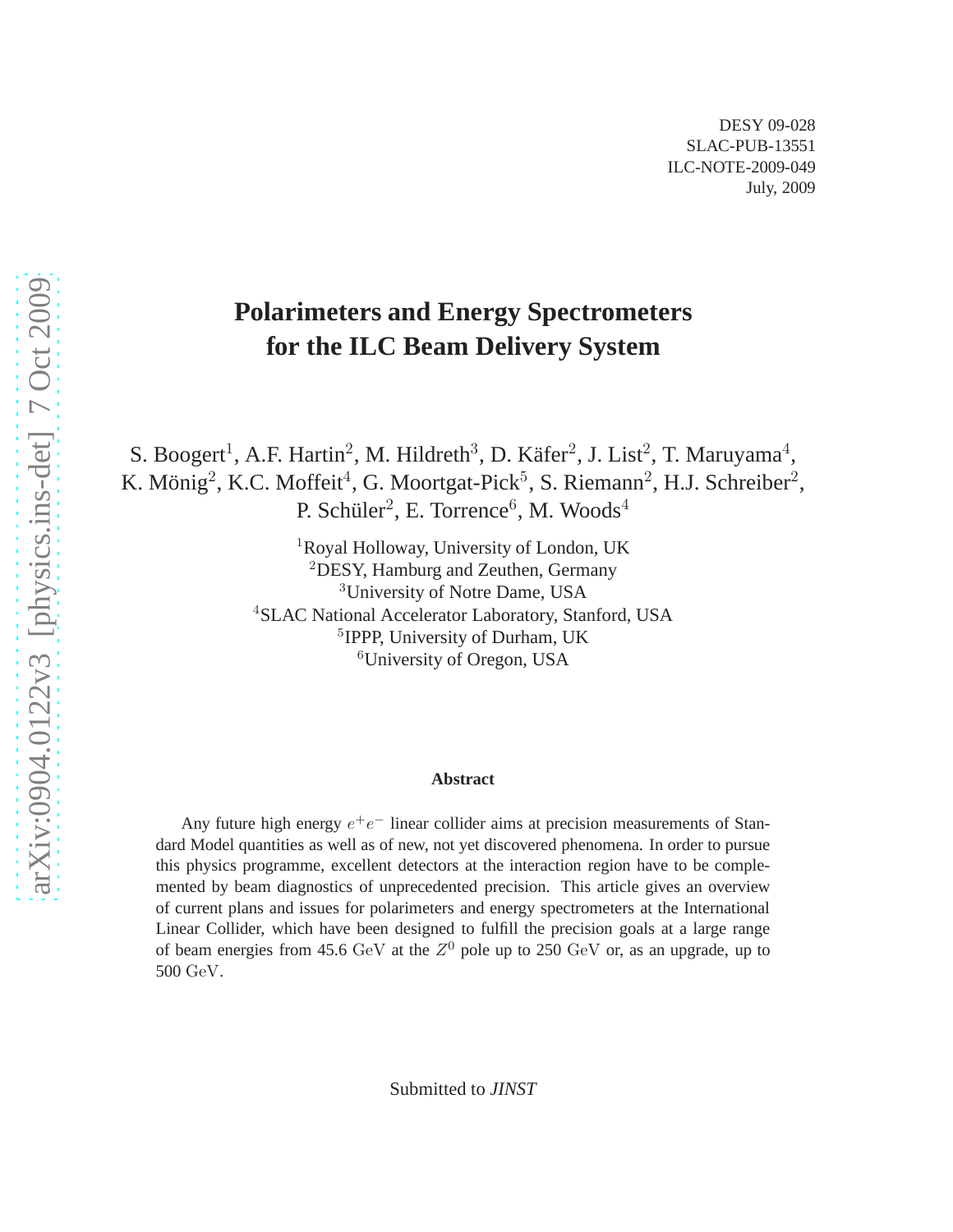### **1 Introduction and Overview**

The International Linear Collider (ILC) will open a new precision frontier, with beam polarization playing a key role in a physics program that demands precise polarization and beam energy measurements [1]. The baseline configuration of the ILC, as described in the Reference Design Report (RDR) [2], provides polarized electron and positron beams, with spin rotator systems to achieve longitudinal polarization at the collider interaction point (IP); upstream and downstream polarimeters and energy spectrometers for both beams; and the capability to rapidly flip the electron helicity at the injector, using the source laser. The possibility of fast positron helicity flipping is not included in the baseline configuration. A scheme for fast positron helicity flipping has been proposed [3].

The electrons will be highly polarized with  $P(e^-) > 80\%$ . Positrons will also be produced with an initial polarization  $P(e^+) \sim 30 - 45\%$ , which can be upgraded to 60%. Even the small positron polarization expected in the inital setup can be used with great benefit for physics measurements if the possibility of fast helicity flipping of the positron spin is also provided. Excellent polarimetry for both beams, accurate to  $\Delta P/P = 0.25\%$ , is planned [1,4]. Polarimetry will be complemented by  $e^+e^-$  collision data, where processes like  $W^{\pm}$  pair production can provide an absolute scale calibration for the luminosity-weighted polarization at the IP, which can differ from the polarimeter measurements due to depolarization in collision.

Precise beam energy measurements are necessary at the ILC in order to measure particle masses produced in high-rate processes. Measuring the top mass in a threshold scan to order 100 MeV or measuring a Standard Model Higgs mass in direct reconstruction to order 50 MeV requires knowledge of the luminosity-weighted mean collision energy  $\sqrt{s}$  to a level of  $(1 - 2) \cdot 10^{-4}$  [1,4]. Precise measurements of the incoming beam energy are a critical component to measuring the quantity  $\sqrt{s}$  as it sets the overall energy scale of the collision process.

The baseline ILC described in the RDR provides collider physics with beam energies in the range 100-250 GeV. Precise polarization and energy measurements are required for this full energy range. The ILC baseline also provides for detector calibration at the  $Z$ -pole with 45.6 GeV beam energies. However, the RDR does not require accurate polarimetry or energy spectrometer measurements at the  $Z$ -pole. A proposal to modify the baseline ILC to require precise polarimetry and energy measurements at Z-pole energies was made at the *Workshop on Polarization and Beam Energy Measurements at the ILC*, held in Zeuthen in 2008 [4]. The motivation for this includes polarimeter and energy spectrometer calibration, and physics measurements to improve on Z-pole results from LEP and SLC. The downstream polarimeter described in the RDR is expected to perform well at the  $Z$ -pole, while for the upstream polarimeter the necessary changes are described in this paper and will be included in the next update of the ILC baseline design. For energy measurements, the downstream energy spectrometer should perform well while the upstream spectrometer needs further evaluation as to how accurately the lower chicane magnetic fields can be measured.

The locations of the polarimeters and energy spectrometers in the Beam Delivery System (BDS) as forseen in the RDR are shown in Figure [1.](#page-2-0) Data from the polarimeters and spectrometers must be delivered to the detector data acquisition system in real time to be logged and to permit fast online analysis. On the other hand, fast online analysis results must also be provided to the ILC control system for beam tuning and diagnostics.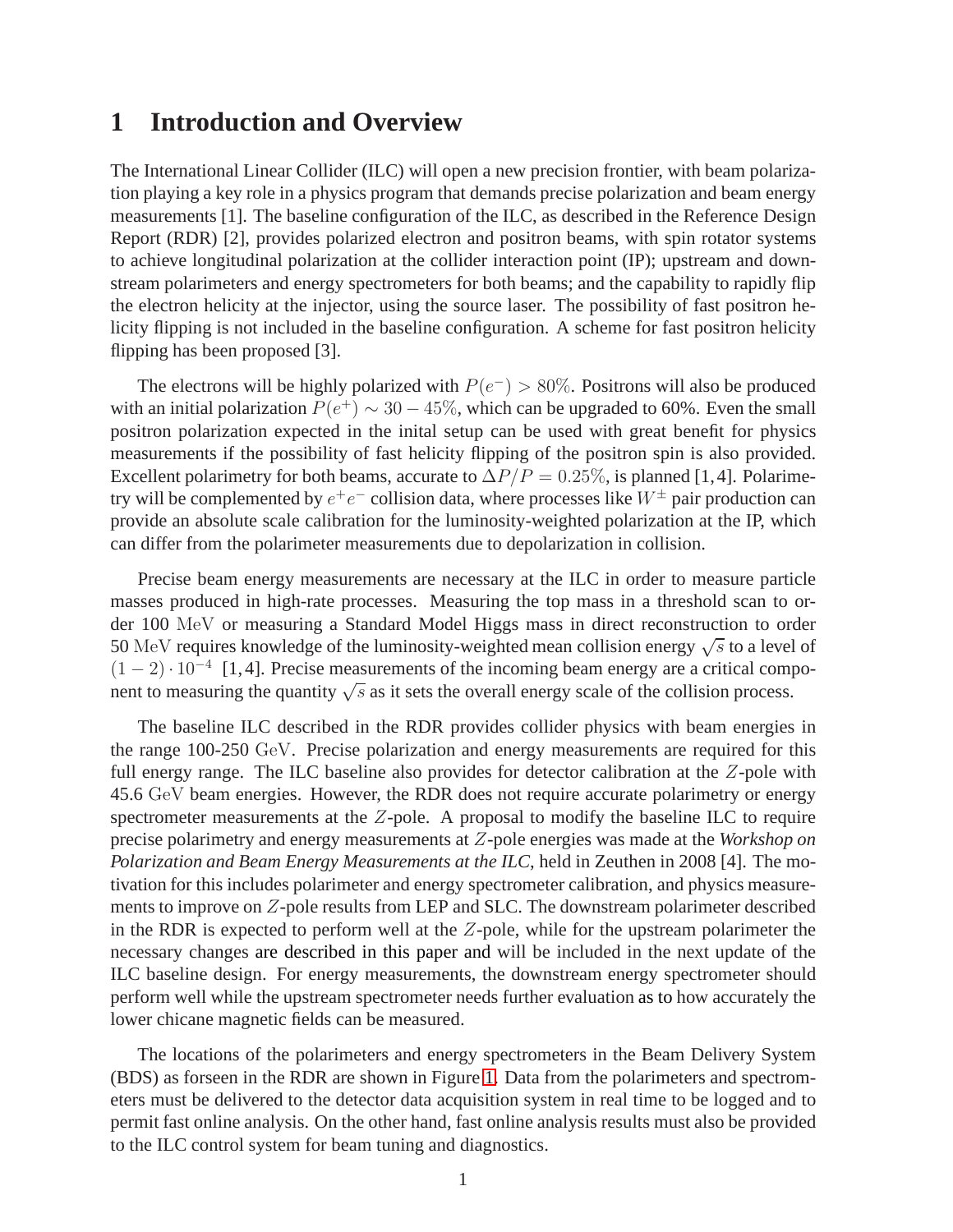

<span id="page-2-0"></span>*Figure 1: Beam Delivery System (BDS) as described in the RDR. The upper part shows the region from 2200 m to 1200 m upstream of the e<sup>+</sup>e<sup>−</sup> IP, including the polarimeter chicane at 1800 m. The lower part shows the region from 1200 m upstream to 400 m downstream of the IP, including the upstream energy spectrometer at 700 m as well as the extraction line energy spectrometer and polarimeter around 100 m downstream of the IP located at*  $z = 0$  *m.* 

The purpose of this paper is to describe the polarimeters and energy spectrometers which have been designed in order to fulfil the precision requirements over the entire range of beam energies from 45.6 GeV up to 500 GeV. Section [2](#page-2-1) provides an overview of the functional principle of the BDS polarimeters, discusses possible choices of Cherenkov detectors and the layouts of both magnetic chicanes, as well as the challenges caused by the forseen 14 mrad crossing angle of electron and positron beams at the IP. Section [3](#page-10-0) presents an overview of the layout and technology foreseen for the upstream and downstream energy spectrometers, while also providing a short subsection on alternative methods for beam energy measurements.

### <span id="page-2-1"></span>**2 Polarimetry**

Both upstream and downstream BDS polarimeters will use Compton scattering of high power lasers with the electron and positron beams [1, 2]. Figure [2](#page-3-0) shows the Compton cross section versus scattered electron energy for 250 GeV beam energy and 2.3 eV photon energy. There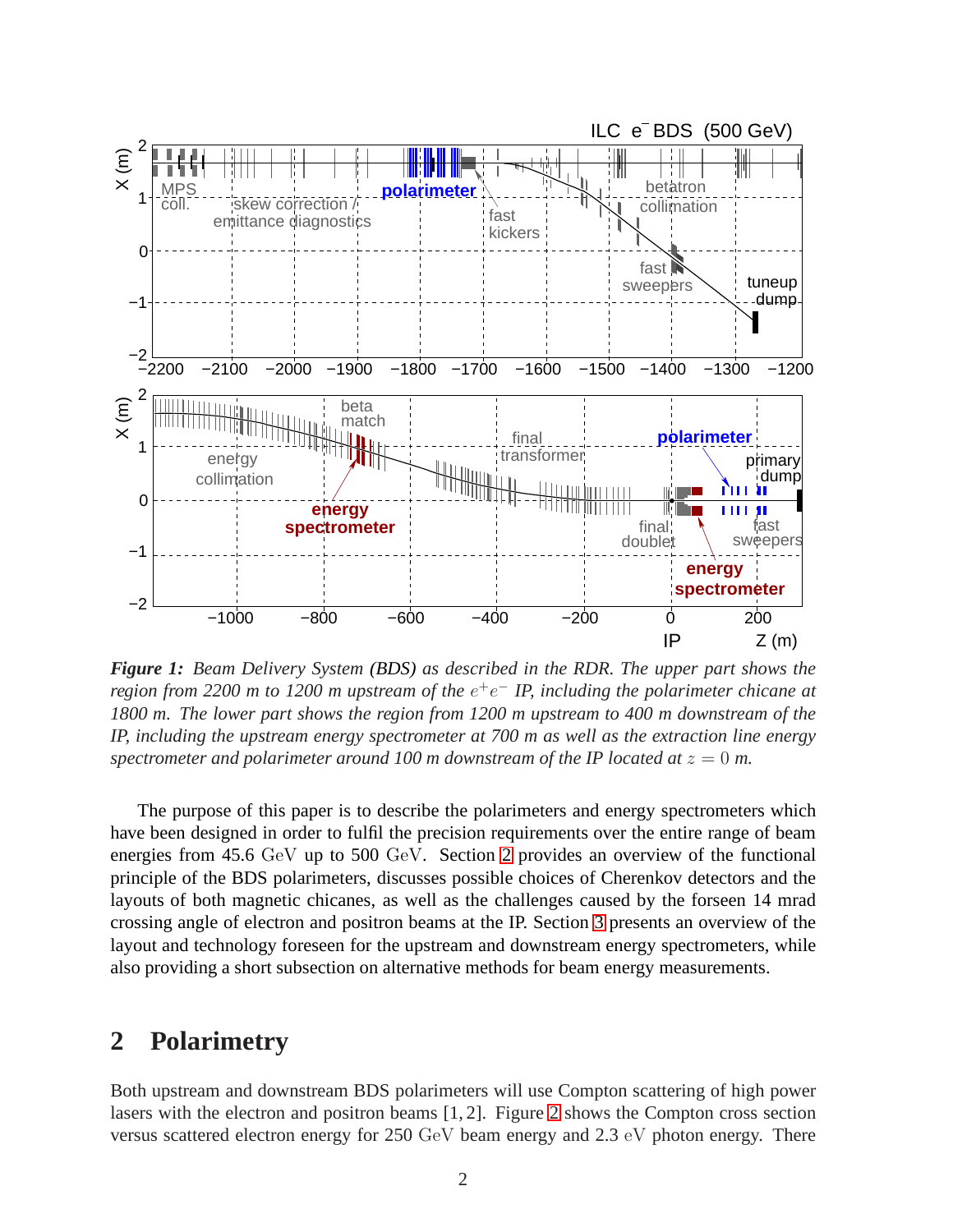is a large polarization asymmetry for back-scattered electrons near 25.2 GeV, the Compton edge energy. The large asymmetry and the large difference between the Compton edge and the beam energy facilitate precise polarimeter measurements. The Compton edge does not change significantly for higher beam energies; this dependence is also shown in Figure [2.](#page-3-0)



<span id="page-3-0"></span>*Figure 2: (a) Compton differential cross section versus scattered electron energy for same (black/red curve) and opposite (grey/green curve) helicity configuration of laser photon and beam electron. The beam energy is 250* GeV *and the laser photon energy is 2.3* eV*. (b) Compton edge energy dependence on the beam energy.*

A spectrometer with segmented Cherenkov detectors that sample the flux of scattered electrons near the Compton edge will be used to provide good polarization measurements with high analyzing power. Compton polarimetry, utilizing measurements of back-scattered electrons near the Compton edge, is chosen as the primary polarimetry technique for several reasons:

- The physics of the scattering process is well understood from OED, with radiative corrections of less than 0.1% [5];
- Detector backgrounds are easy to measure and correct for using "laser off" pulses;
- Compton-scattered electrons can be identified, measured and isolated from backgrounds using a magnetic spectrometer;
- Polarimetry data can be taken parasitic to physics data;
- The Compton scattering rate is high and small statistical errors can be achieved in a short amount of time (sub-1 $\%$  precision in one minute is feasible);
- The laser helicity can be selected on a pulse-by-pulse basis; and
- The laser polarization is readily determined with 0.1% accuracy.

It is expected that a systematic precision of  $\Delta P/P = 0.25\%$  or better can be achieved with the largest uncertainties coming from the analyzing power calibration and the detector linearity, both of which are in the range of 0.1% to 0.2% [9].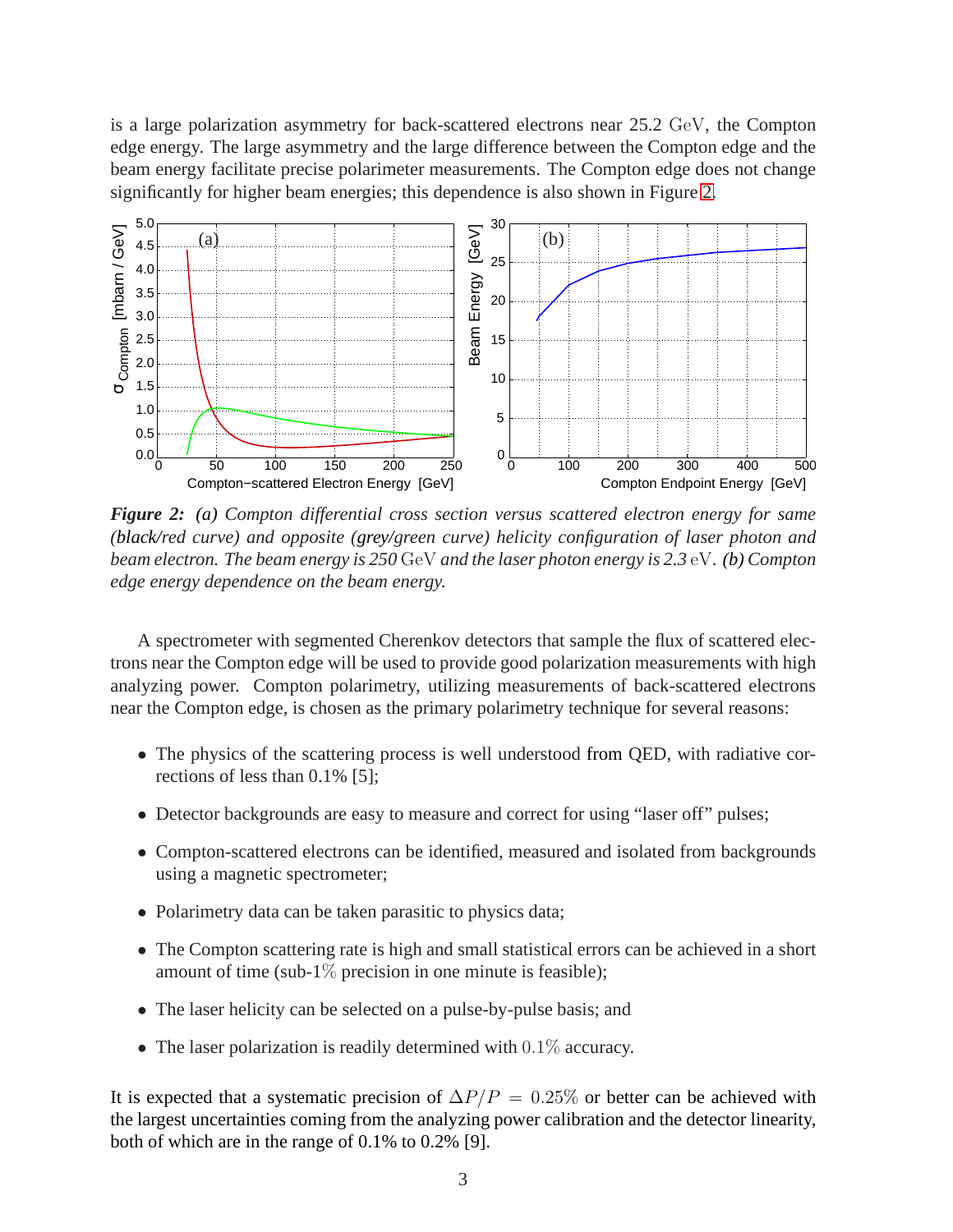Each polarimeter requires a laser room on the surface with a transport line to the beamline underground. A configuration proposed for the extraction line polarimeter is shown in Figure [3.](#page-4-0) A similar configuration is planned for the upstream polarimeter. The entire layout of the laser room and penetration shaft is conceptual and still needs to be optimised to keep the radiation in the laser room below required levels even for a worse case scenario of beam loss. It is possible, for example, to pack the 80 cm wide penetration shaft with neutron absorbing material at the top and bottom, which (togehter with its depth of about 100 m) would reduce the neutron levels to a safe level in the surface laser room.



<span id="page-4-0"></span>*Figure 3: Proposed configuration of laser room, penetration shaft and extraction line layout for the downstream Compton polarimeter.*

The polarimeters employ magnetic chicanes with the parameters shown in Table [1.](#page-5-0) The parameters where chosen such that a safe distance from the main beam can be ensured for the Cherenkov detectors while simultaneously avoiding emittance blow-up and keeping the cost at minimum. Both chicanes have been designed to spread the Compton spectrum horizontally over about 20 cm, while allowing to keep a relatively low dispersion of 20 mm at the mid-chicane point even for a beam energy of  $E<sub>b</sub> = 250 \text{ GeV}$ . The spread of the Compton spectrum does not change and is independent of the beam energy if the magnetic field is kept constant. This leads to a stable position distribution of fixed shape and location at the surface of the Cherenkov detector. However, the Compton IP moves laterally with the beam energy. Figure [4](#page-5-1) shows a setup to adjust the laser accordingly, resulting in a maximal dispersion of about 12 cm at  $E_b = 45.6$  GeV and a minimal dispersion of about 1 cm at  $E_b = 500$  GeV.

In order to relate the measurements of the polarimeters to the polarization measured at the actual  $e^+e^-$  IP, the depolarization along the accelerator and during the collisions has to be modelled in theory and simulations, which have to be confronted finally with real data from the polarimeters and  $e^+e^-$  collisions. Current studies predict a depolarization of about 0.2% for nominal parameters of the ILC beams, i.e.  $P(e^-) = 80\%$ ,  $P(e^+) = 30\%$ , dominated by spin precession effects [6].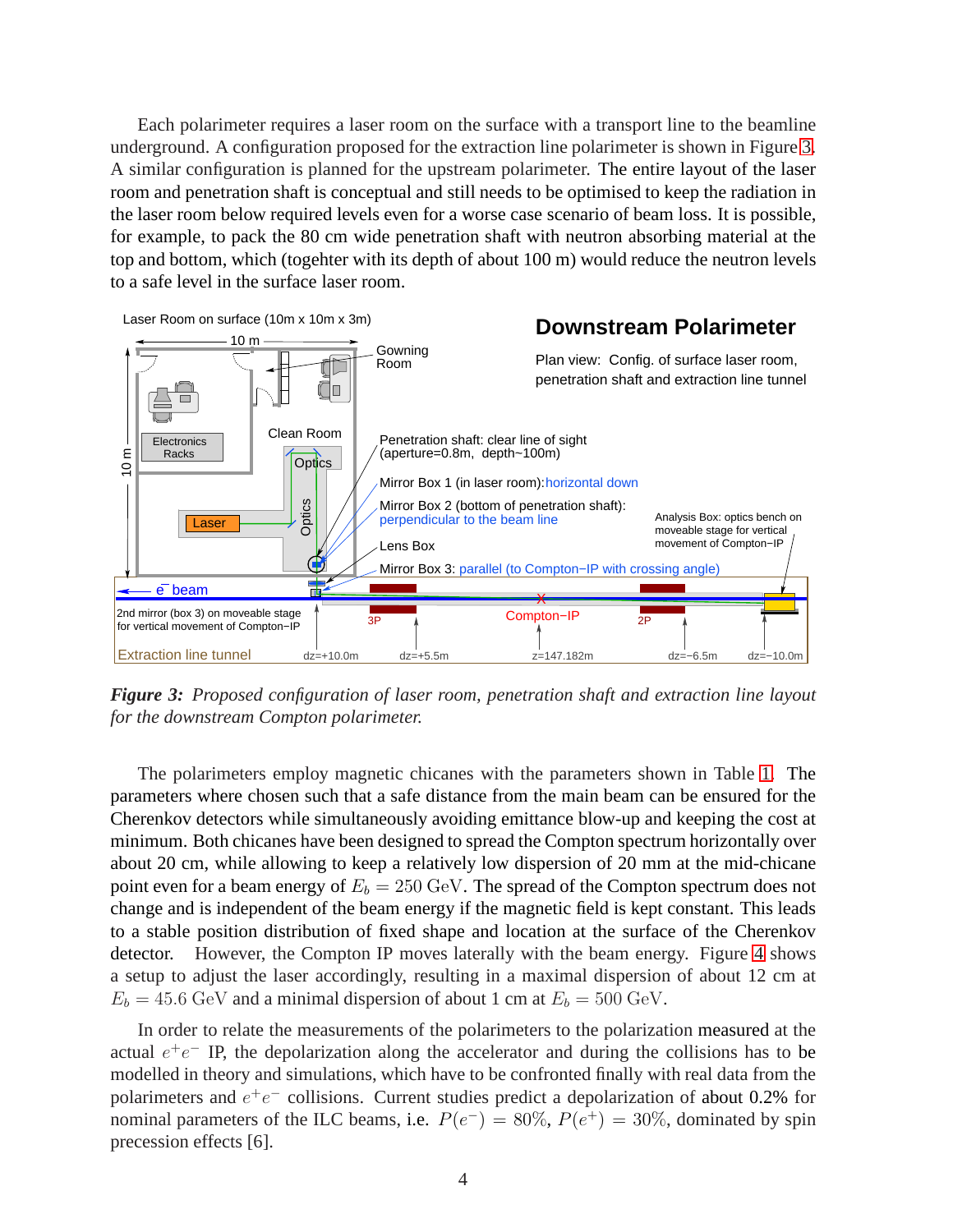| <b>Chicane Parameters</b>   | Upstream | Polarimeter   | Downstream | Polarimeter |
|-----------------------------|----------|---------------|------------|-------------|
| Chicane Length [m]          | 74.6     |               | 72.0       |             |
| Number of magnets           | 12       |               | 6          |             |
| Magnet Length [m]           | 2.4      |               | 2.0        |             |
| Magnetic Field [T]          | 0.0982   | $(1P - 12P)$  | 0.4170     | (1P, 2P)    |
|                             |          |               | 0.6254     | (3P, 4P)    |
|                             |          |               | 0.4170     | (1G, 2G)    |
| Magnet $1/2$ -gap [cm]      | 1.25     | $(1P - 12P)$  | 11.7       | $(1P - 3P)$ |
|                             |          |               | 13.2       | (4P)        |
|                             |          |               | 14.7       | (1G, 2G)    |
| Magnet pole-face width [cm] | 10.0     | $(1P - 3P)$   | 40.0       | $(1P - 3P)$ |
|                             | 20.0     | $(4P - 9P)$   | 54.0       | (4P)        |
|                             | 30.0     | $(10P - 12P)$ | 40.0       | (1G, 2G)    |
| Dispersion at mid-chicane   |          |               |            |             |
| for $250 \text{ GeV}$ [mm]  | 20       |               | 20         |             |

<span id="page-5-0"></span>*Table 1: Magnetic chicane parameters for the BDS Compton polarimeters. The magnet labels given in parenthesis refer to Figures [6](#page-7-0) and [7.](#page-8-0)*



<span id="page-5-1"></span>*Figure 4: Movable mirror and lens focussing the laser onto the electron beam.*

### **2.1 Polarimeter Detectors**

Since both BDS polarimters will use Cherenkov detectors, but differ in the requirements, several design options for the detectors are being studied. One uses gas tubes for the radiator with the Cherenkov light detected by conventional photomultipliers (PMs), or newer types such as multi-anode photomultipliers (MAPMs), both of which are suitable for the upstream and the downstream polarimeter. Another option utilises silicon-based photomultipliers (SiPMs) coupled to quartz fibers as radiator.

Figure [5](#page-6-0) illustrates the first design option with one gas-filled detector channel shown on the left-hand side and an arrangement of  $\mathcal{O}(20)$  channels covering the entire exit window for the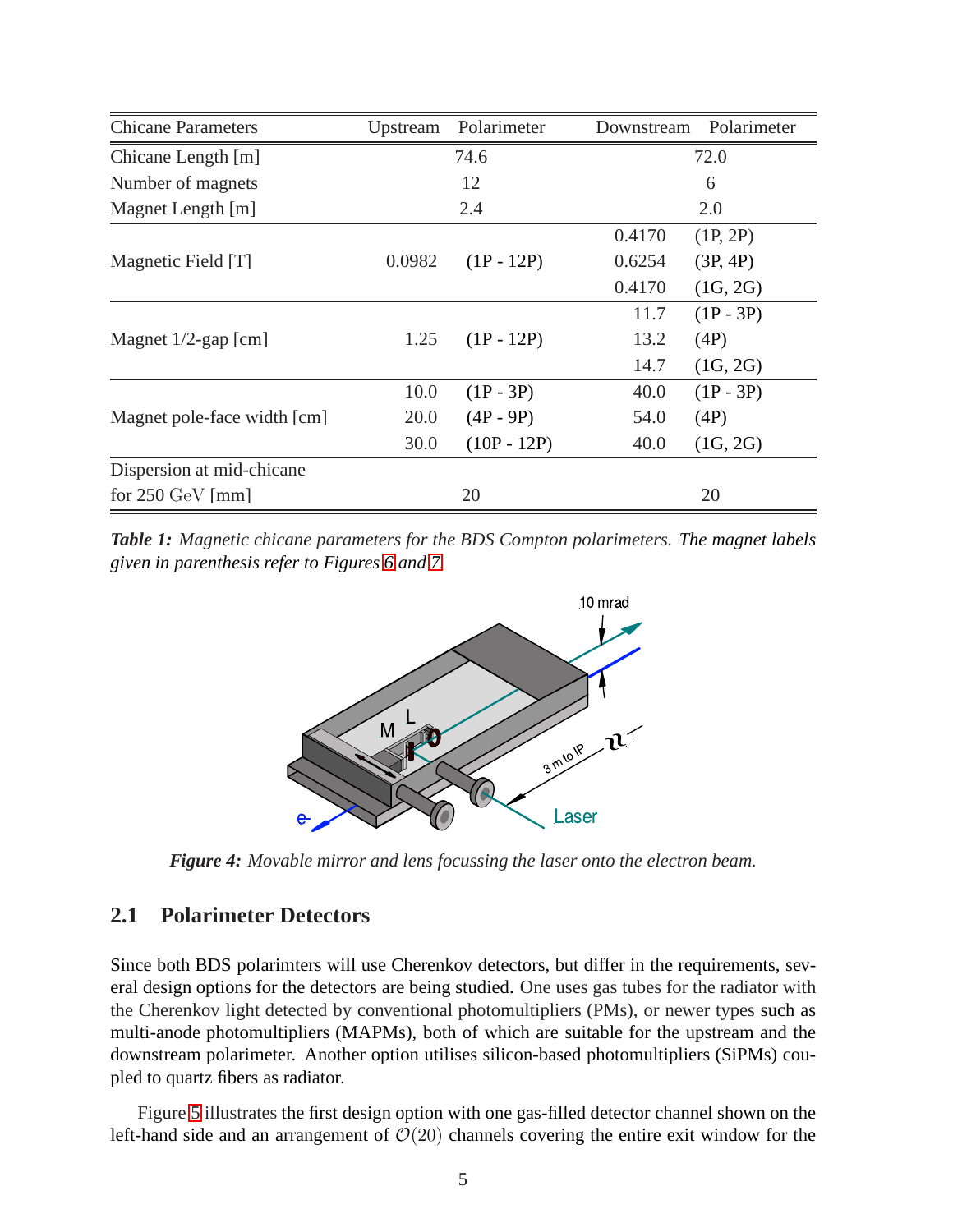Compton scattered electrons on the right-hand side. The gas tubes have a square cross section of about 1 cm<sup>2</sup>, where the actual value has to be optimised with respect to the effective area of the finally chosen photodetector. The number of channels has been chosen taking into account the width of the Compton spectrum provided by the chicane, typical photodetector sizes, the resolution required to resolve features like the zero-crossing of the asymmetry and, of course, the cost. One of the Cherenkov gases being considered is perfluorobutane  $(C_4F_{10})$  since it has a high Cherenkov threshold of 10 MeV and does not scintillate from lower energy particles. Other gases with similar properties are also considered. Propane, for example, was chosen for the SLD polarimeter detector [7], but it had the drawback of being flammable.



<span id="page-6-0"></span>*Figure 5: Schematic of a single gas tube (left) and the complete hodoscope array covering the tapered exit window (right) as foreseen for the Cherekov detectors of both polarimeters.*

While the segmented anodes of MAPMs allow independent readout and thus a position resolution even within detector channels, higher cross talk between those multiple anode pads might be an issue and will need to be studied.

Silicon-based PMs have excellent single photon detection capabilities and outmatch conventional PMs in terms of robustness, size and cost. However the quartz fibers constituting the radiator material for this detector option have a much lower Cherenkov threshold of only about 200 keV making them more susceptible to background radiation [8]. This might still be acceptable for the upstream polarimeter, but is less likely to work for the downstream polarimeter due to the much higher backgrounds.

Linearity and longterm stability of various photodetectors(conventional, MAPMs and SiPMs) are currently studied in an LED test setup, as well as during different testbeam periods with a newly constructed two channel Cherenkov detector prototype [8].

### **2.2 Upstream Polarimeter**

The upstream Compton polarimeter is located at the beginning of the BDS, upstream of the tuneup dump 1800 m before the  $e^+e^-$  IP. In this position it benefits from clean beam conditions and very low backgrounds. The upstream polarimeter configuration in the RDR is shown in Figure [6.](#page-7-0) It will provide fast and precise measurements of the polarization before collisions. The beam direction at the Compton IP in both the vertical and horizontal must be the same as that at the IP within a tolerance of  $\sim$  50  $\mu$ rad.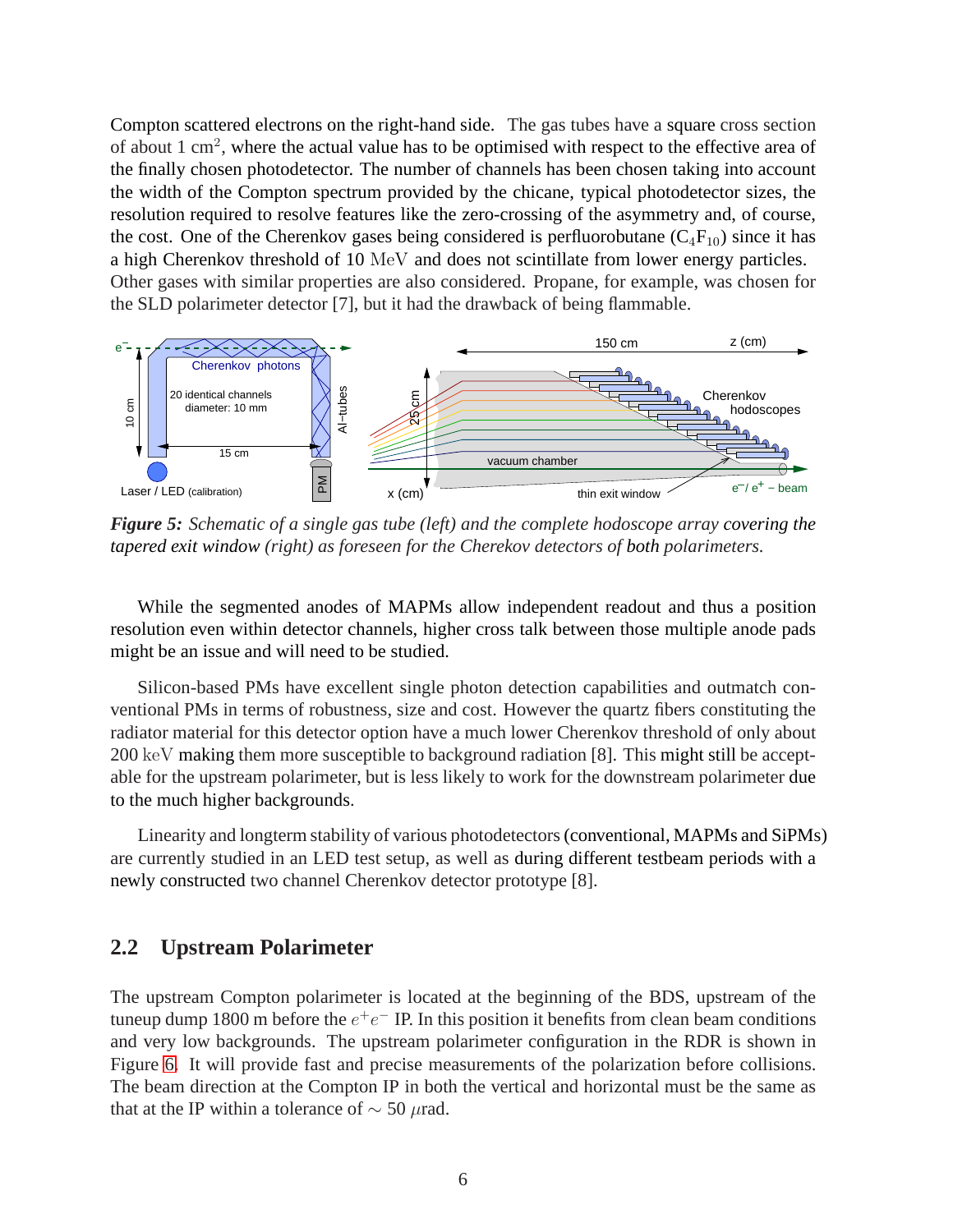

<span id="page-7-0"></span>*Figure 6: Schematic of the upstream polarimeter chicane.*

The parameters for the upstream chicane and Cherenkov detector were chosen such that the entire Cherenkov spectrum can be measured for all beam energies while still keeping the Cherenkov detector at a clearance of 2 cm with respect to the beam pipe.

The upstream polarimeter can be equipped with a laser similar to one used at the TTF/Flash source in operation at DESY. It can have the same pulse structure as the electron beam allowing measurements of every bunch. This permits fast recognition of polarization variations within each bunch train as well as time-dependent effects that vary train-by-train. The statistical precision of the polarization measurement is estimated to be 3% for any two bunches with opposite helicity, leading to an average precision of  $1\%$  for each bunch position in the train after the passage of only 20 trains (4 seconds). The average over two entire trains with opposite helicity will have a statistical error of  $\Delta P/P = 0.1\%$ .

The RDR design for the upstream polarimeter chicane included capability for a laserwire detector for beam emittance measurements and a machine-protection system (MPS) energy collimator. The combined functionality for these devices in the polarimeter chicane compromised some aspects of the polarimeter capabilities and operation [4,9]. Therefore it is now planned to have a dedicated chicane for the upstream polarimeter as shown in Figure [6.](#page-7-0)

#### **2.3 Downstream Polarimeter**

The downstream polarimeter, shown in Figure [7,](#page-8-0) is located 150 m downstream of the IP in the extraction line and on axis with the IP and IR magnets. It can measure the beam polarization both with and without collisions, thereby testing the calculated depolarization due to collisions. An example as to how this could be accomplished is given in Section [2.4](#page-9-0) on page [9.](#page-9-0)

A complete conceptual layout for the downstream polarimeter exists, including magnets, laser system and detector configuration [10]. The downstream polarimeter chicane successfully accommodates a detector for the downstream energy spectrometer and provides magnetic elements for the GAMCAL system [10]. In order for the downstream Cherenkov detector to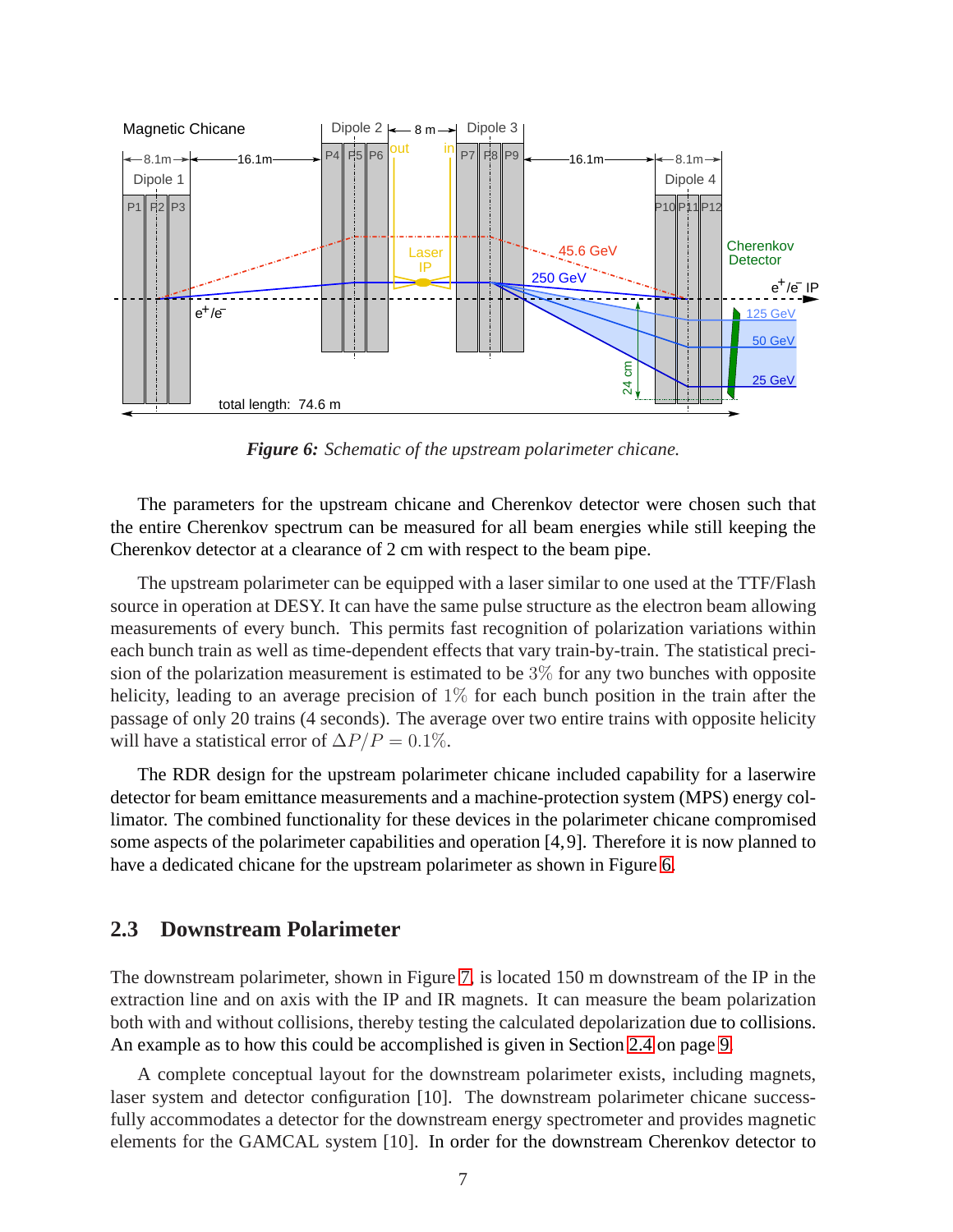

<span id="page-8-0"></span>*Figure 7: Schematic of the ILC extraction line diagnostics for the energy spectrometer and the Compton polarimeter.*

avoid the synchrotron radiation fan from the  $e^+e^-$  IP (extending about 15 cm from the beam pipe, see Fig[.7\)](#page-8-0), the downstream dipole magnets are larger and have much higher fields. In addition, magnets 3P and 4P are operated at higher fields (compared to magnets 1P and 2P) in order to bend the scattered electrons further from the main beam axis. Therefore, two additional magnets (1G and 2G) are needed to bring the main beam back to its original trajectory.

The laser for the downstream polarimeter requires high pulse energies to overcome the much larger backgrounds in the extraction line. Three 5-Hz laser systems will be used to generate Compton collisions for three out of 2800 bunches in a train. Each laser is an all solid-state diode-pumped Nd:YAG, with a fundamental wavelength of 1064 nm that will be frequencydoubled to 532 nm. Each laser will sample one particular bunch in a train for a time interval of a few seconds to a minute, then select a new bunch for the next time interval, and so on in a predetermined pattern. The Compton statistics are high with more than 1000 Compton-scattered electrons per bunch in a detector channel at the Compton edge. With this design, a statistical uncertainty of less than  $1\%$  per minute can be achieved for each of the measured bunches. This is dominated by fluctuations in Compton luminosity due to beam jitter and laser targeting jitter and to possible background fluctuations. Even though the sampling rate of the downstream polarimeter is much lower than that of the upstream polarimeter, they still give complementary information. The downstream polarimeter can measure the polarization both with and without collisions and is thus able to assess the calculated depolarization due to collisions. On the other hand, the upstream polarimeter can resolve intra-train polarization variations and timedependent effects varying on a train-by-train basis.

Background studies have been carried out for disrupted beam losses and for the influence of synchrotron radiation (SR). There are no significant beam losses for the nominal ILC parameter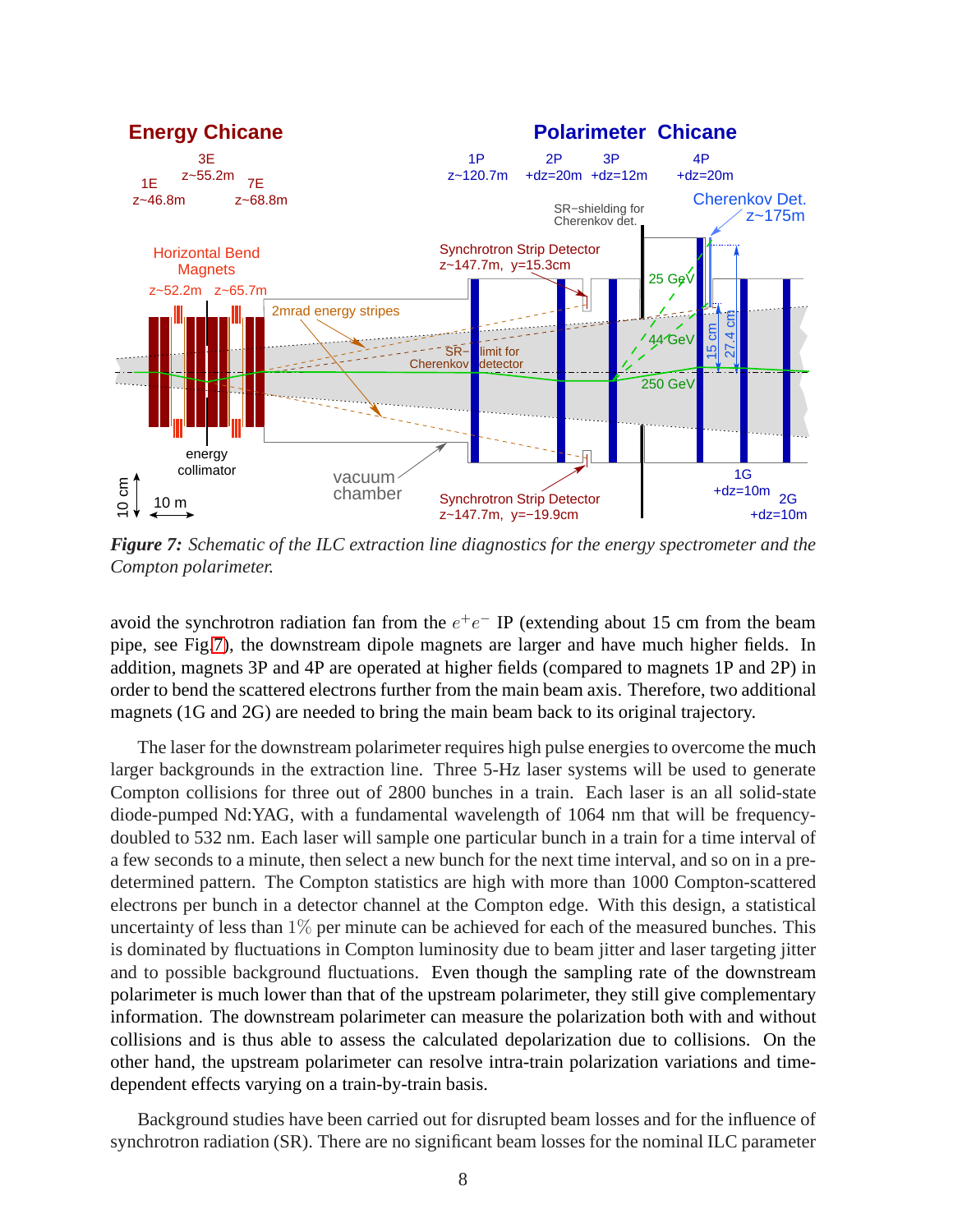set and beam losses look acceptable even for the low power option. An SR collimator protects the Compton detector and no significant SR backgrounds are expected.

#### <span id="page-9-0"></span>**2.4 Impact of Crossing Angle and IR Magnets on Polarimetry**

The current ILC design forsees a crossing angle of 14 mrad between the two colliding beams, which means that the beam trajectory and the detector solenoid axis will be misaligned. This causes a vertical deflection of the beam and also impacts the trajectory of low energy pairs produced in the collision [11]. A detector-integrated dipole (DID) can be included in the solenoid to compensate either for the beam trajectory at the IP or the trajectory of low energy pairs as they leave the IR. To reduce backscattering of this pair background into the vertex and tracking detectors at the  $e^+e^-$  IP it is preferable to align the trajectory of low energy pairs with the extraction beamline (anti-DID solution). However, this results in a significant vertical beam angle at the IP. An example of this is shown for the SiD detector concept in Figure [8.](#page-9-1)



<span id="page-9-1"></span>*Figure 8: Vertical trajectory of the beam in SiD with anti-DID and 14 mrad crossing angle. The collider IP is located at*  $z = 0$  *m. (Taken from Figure 9 in Reference [11].)* 

With the anti-DID solution, additional orbit compensation is needed to achieve the goal of less than 50 µrad misalignments between the beam trajectory at the collider IP and the polarimeter Compton IPs. This compensation is energy-dependent and is not easily done by compensating the orbit at the upstream polarimeter with correctors due to tolerances on emittance growth. Corrector compensation is more easily done for the downstream polarimeter. For the upstream polarimeter, it is highly desirable to implement local orbit compensation near the IR to align the incoming vertical beam trajectory with the trajectory at the collider IP. Such a scheme looks feasible, but has not yet been fully described [11]. For the downstream polarimeter, the following procedure can be used to set the extraction line corrector magnets:

- Obtain an extraction line reference orbit with the solenoid, anti-DID and correctors off;
- Then use correctors to reproduce the reference orbit as the solenoid and anti-DID are ramped to nominal settings (can compare calculated and actual corrector settings);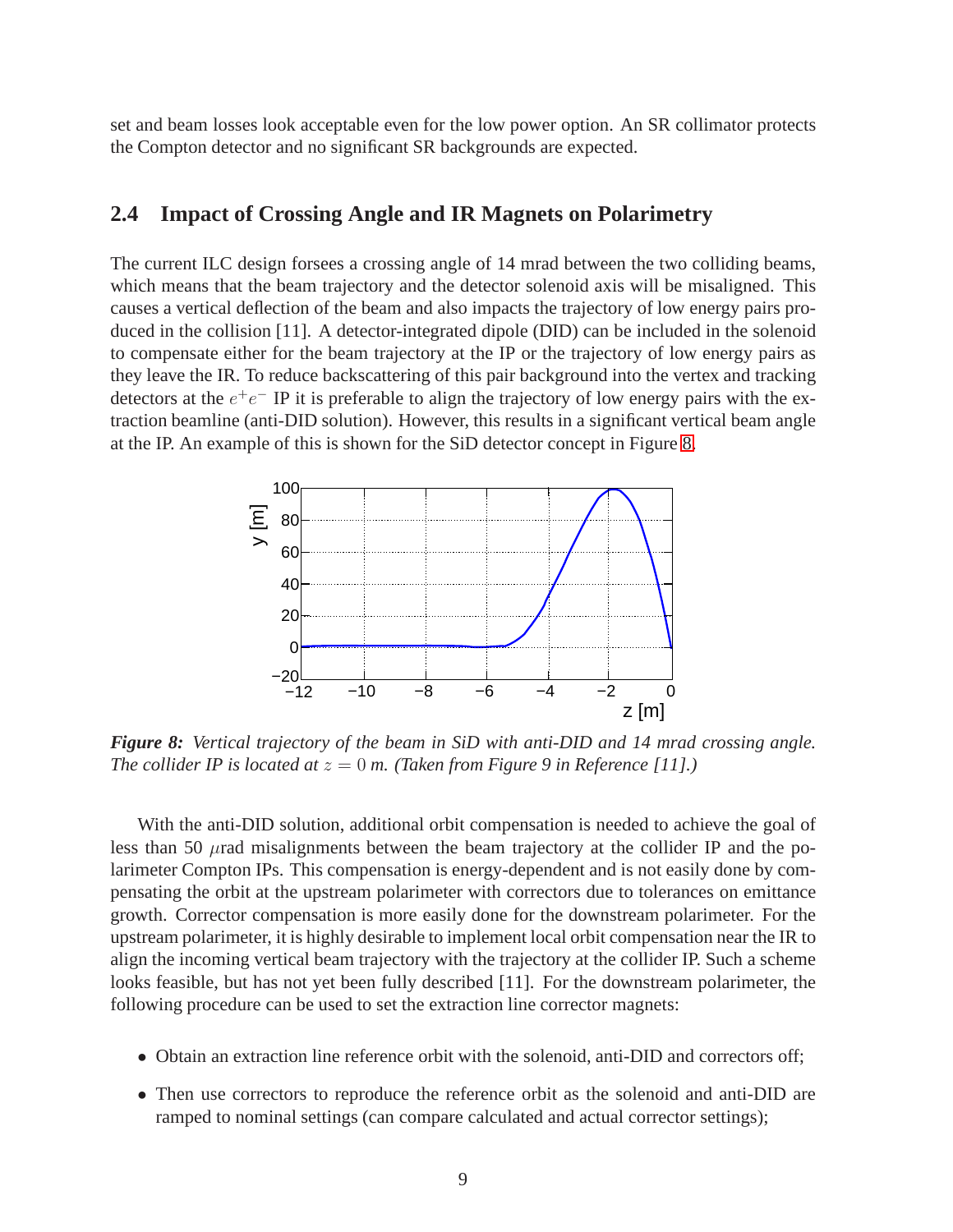• Then adjust correctors to match beam angle at the Compton IP with the collider IP angle (if non-zero).

<span id="page-10-0"></span>While this procedure seems suitable, its final precision has yet to be studied in simulations.

### **3 Beam Energy Measurements**

The ILC RDR design provides redundant beam-based measurements of the incoming beam energy, capable of achieving 10<sup>-4</sup> accuracy. The measurements would be available in real time as a diagnostic tool to machine operators and would provide the basis for the determination of the luminosity-weighted center-of-mass energy for physics analyses. Physics reference channels, such as a final state muon pair resonant with the known  $Z<sup>0</sup>$  mass, are then foreseen to provide valuable cross checks of the collision scale, but only long after the data has been recorded.

The two primary methods planned for making precise beam energy measurements are a non-invasive spectrometer based on beam position monitors (BPMs), located upstream of the interaction point just after the energy collimators (Figure [1\)](#page-2-0), and a synchrotron imaging detector which is located downstream of the IP in the extraction line to the beam dump (Figures [1](#page-2-0) and [7\)](#page-8-0). The BPM-based device is modeled after the spectrometer built for LEP II [12], which was used to calibrate the energy scale for the  $W$ -boson mass measurement, although the parameters of the ILC version are much more tightly constrained by allowances on emittance dilution in the beam delivery system. The synchrotron imaging detector is similar in design to the spectrometer used at SLAC for the SLC program. Both are designed to provide an absolute measurement of the beam energy scale to a relative accuracy of  $10^{-4}$  (100 parts per million, ppm). The downstream spectrometer, which observes the disrupted beam after collisions, can also measure the energy spectrum of the disrupted beam.

#### **3.1 Upstream Energy Spectrometer**

The RDR includes a BPM-based energy spectrometer, located about 700 m upstream of the interaction point, just after the energy collimation system. The spectrometer consists of four dipoles which introduce a fixed dispersion of  $\eta = 5$  mm at the centre. Before, after and at the centre the beam line is instrumented with 2 or more cavity BPMs mounted on translation systems (so that the cavities can always be operated at their electromagnetic centre), shown in Figure [9.](#page-11-0) With the four magnet chicane system systematics associated to the magnets can be investigated, such as hysteresis and residual fields. The four magnet chicane also allows the spectrometer to be operated at different field strengths without disturbing the rest of the machine. It is important that the energy spectrometer be able to make precision energy measurements between 45.6 GeV (Z-pole) and the highest ILC energy of 500 GeV. When operating the spectrometer with a fixed dispersion over the whole energy range, a BPM resolution of 0.5 µm is required. Cavity beam position monitors can achieve the required single shot accuracy, even significantly better accuracy of 20 nm has been achieved [13]. However, for a fixed dispersion, the spectrometer magnets will need to operate at low magnetic fields when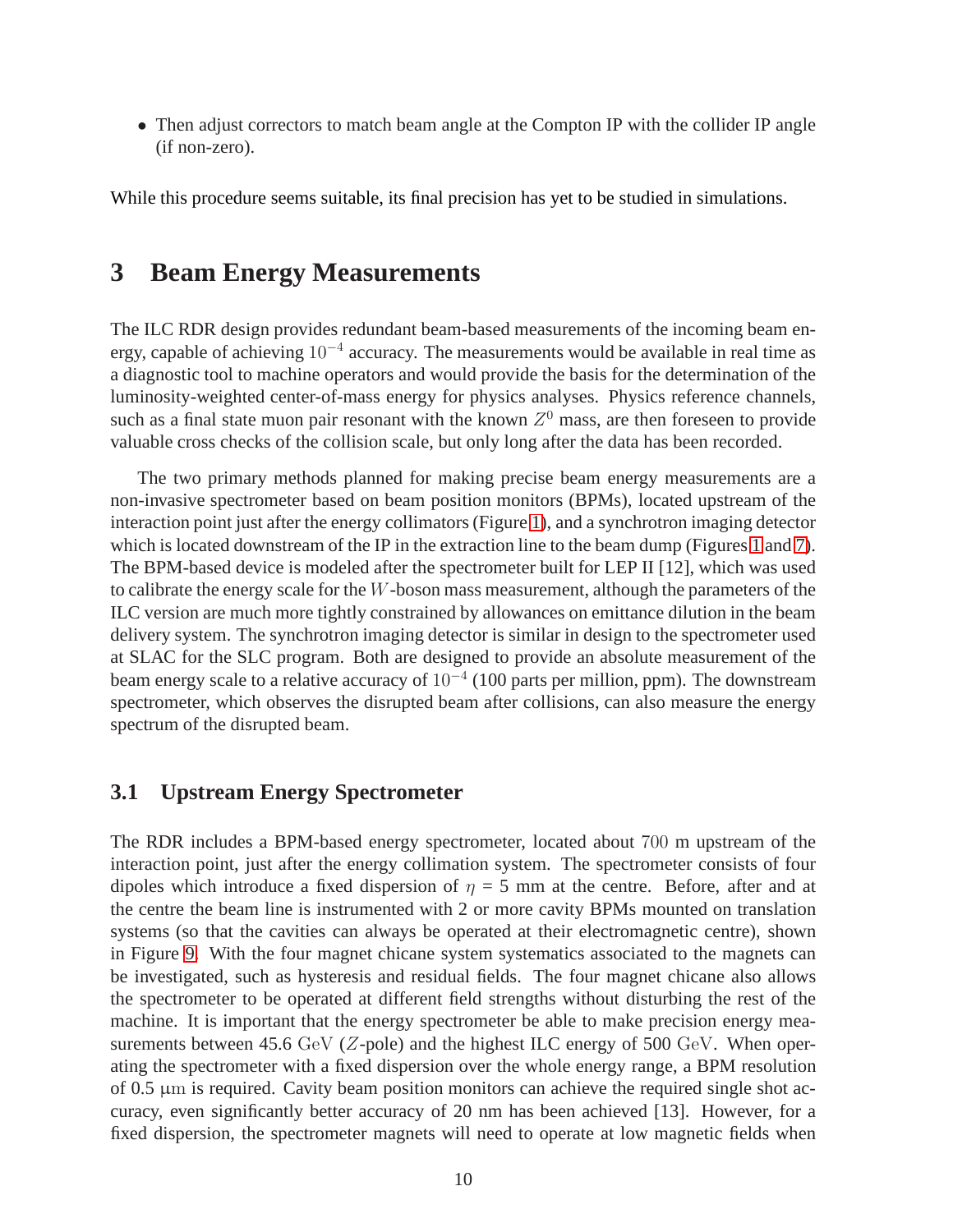

<span id="page-11-0"></span>*Figure 9: Schematic for the upstream energy spectrometer using BPMs.*

running at 45.6 GeV where the magnetic field measurement may not be accurate enough. On the other hand, a BPM resolution of 20 nm would allow the chicane dipoles to be run at the same magnetic field for both the Z-pole and highest energy operation. The parameters of the upstream energy spectrometer have been choosen taking into account the required precision of the energy measurement, the precisions achievable for the magnetic field measurements and the BPM measurements, emittance preservation, and the shortest possible chicane length (for cost reasons).

The absolute energy measurement requires that the beam orbit with no field is measured. There is a research program to determine how to perform accurate magnetic field measurements for low fields, or even zero field as needed for the absolute beam energy measurements.

A prototype test setup for such an instrument was commissioned in 2006 and 2007 in the T-474 experiment in the End Station A beamline at SLAC. The setup involved four dipole magnets and high-precision RF cavity BPMs in front, behind and in between the magnets. ESA test beams operated at 10 Hz with a bunch charge of  $1.6 \cdot 10^{10}$  electrons, a bunch length of 500  $\mu$ m and an energy spread of 0.15%, i.e. with properties similar to ILC expectations. The beam energy is directly deduced from the beam offset measurements normalized to the 5 mm dispersion (same dispersion as for the present ILC baseline energy spectrometer). When combining all the BPM stations to measure the precision of the orbit over the whole ESAchicane beamline, a resolution of 0.8  $\mu$ m in x and 1.2  $\mu$ m in y was achieved. The system turned out to be stable at the micron level over the course of one hour, which would translate to an energy precision of 200 ppm [14]. Although the single pulse resolution is sufficient for the ILC physics goals, systematic errors associated with energy loss due to the downstream final focus system to the interaction has yet to be evaluated. Additional studies are being conducted to measure and correct for motions much smaller than 1 micron and over time periods greater than one hour [15].

### **3.2 Extraction Line Energy Spectrometer**

At the SLC, the WISRD (Wire Imaging Synchrotron Radiation Detector) [16] was used to measure the distance between two synchrotron stripes created by vertical bend magnets which surrounded a precisely-measured dipole that provided a horizontal bend proportional to the beam energy. This device achieved a precision of  $\Delta E_b/E_b \sim 2 \cdot 10^{-4}$  (200 ppm), where the limiting systematic errors were due to relative component alignment and magnetic field mapping. The ILC Extraction-Line Spectrometer (XLS) design [17] is largely motivated by the WISRD experience. The energy spectrometer will make precision energy measurements between 45.6 GeV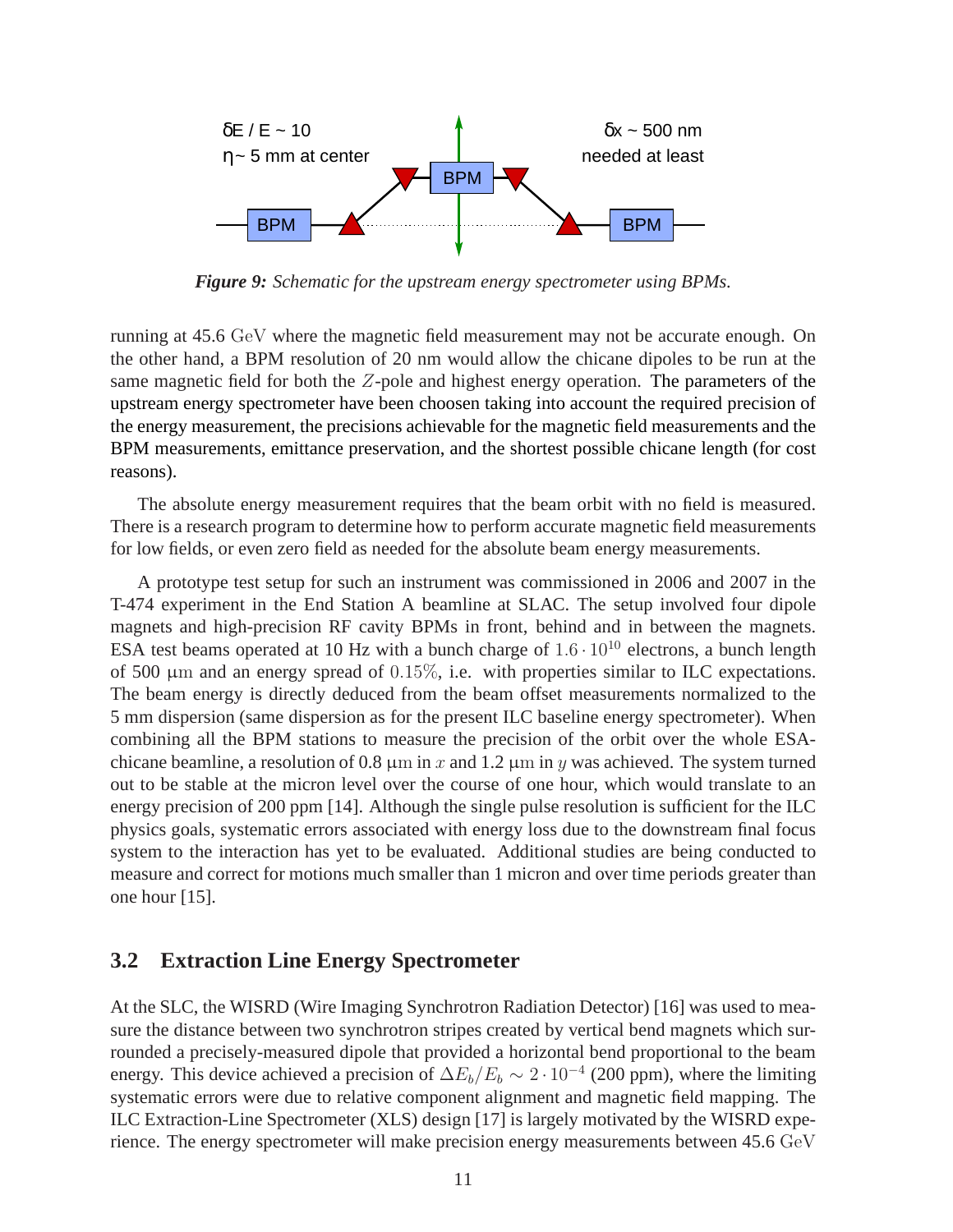(Z-pole) and the highest ILC energy of 500 GeV. The RDR extraction line design parameters are the result of a delicate optimization between the downstream spectrometer and polarimeter needs, plus the primary requirement of the extraction line to safely transport the highly disrupted outgoing beam to the dump. The interleaved design of the polarimeter and spectrometer elements, as well as the dipole bending strengths and required apertures were also constrained by overall considerations of cost and feasibility.

The analyzing dipole for the XLS is provided by a vertical chicane just after the capture quad section of the extraction line, about 55 m downstream of the interaction point (see Figure [7\)](#page-8-0). The chicane provides a  $\pm 2$  mrad vertical bend to the beam and in both legs of the chicane horizontal wiggler magnets are used to produce the synchrotron light needed to measure the beam trajectory. The optics in the extraction line is designed to produce a secondary focus about 150 m downstream of the IP, which coincides with the center of the polarimeter chicane and the Compton interaction point. The synchrotron light produced by the wigglers will also come to a vertical focus at this point, and position-sensitive detectors in this plane arrayed outside the beampipe will measure the vertical separation between the synchrotron stripes.

With a total bend angle of 4 mrad, and a flight distance of nearly 100 m, the synchrotron stripes will have a vertical separation of 400 mm, which must be measured to a precision of  $40 \mu$ m to achieve the target accuracy of  $10^{-4}$ . In addition to the transverse separation of the synchrotron stripes, the integrated bending field of the analyzing dipole also needs to be measured and monitored to a comparable precision of 10<sup>−</sup><sup>4</sup> . The distance from the analyzing chicane to the detectors needs to only be known to a modest accuracy of 1 cm. For the XLS spectrometer, it has been proposed to use an array of radiation-hard  $100 \mu m$  quartz fibers. These fibers do not detect the synchrotron light directly, but rather detect Cherenkov radiation from secondary electrons produced when the hard photons interact with material near the detector. At ILC beam energies, the critical energy for the synchrotron radiation produced in the XLS wigglers is several tens of MeV, well above the pair-production threshold, and copious numbers of relativistic electrons can be produced with a thin radiator in front of the fiber array. The leading candidates for reading out these fibers are multi-anode PMs from Hamamatsu, similar in design to those used in scintillating fiber calorimeters. The advantage of this scheme over wires (as used in the SLC energy spectrometer) is to produce a reliable, passive, radiation-hard detector which does not suffer from cross talk or RF pickup, and still allows for easy gain adjustment and a large dynamic range.

The energy spectrum of the beam after collision contains a long tail as a result of the beambeam disruption in the collision process. This disrupted beam spectrum is not a direct measure of the collision energy spectrum, but it is produced by the same physical process, and direct observation of this disrupted tail will serve as a useful diagnostic for the collision process. The position-sensitive detector in the XLS is designed to measure this beam energy spectrum down to 50% of the nominal beam energy. Near the peak, for a beam energy of  $E_b = 250 \text{ GeV}$ , each 100-micron fiber spans an energy interval of 125 MeV. Given a typical beam energy width of 0.15%, this means the natural width of the beam energy will be distributed across at least a handful of fibers, which will allow the centroid to be determined with a precision better than the fiber pitch, and some information about the beam energy width can be extracted as well.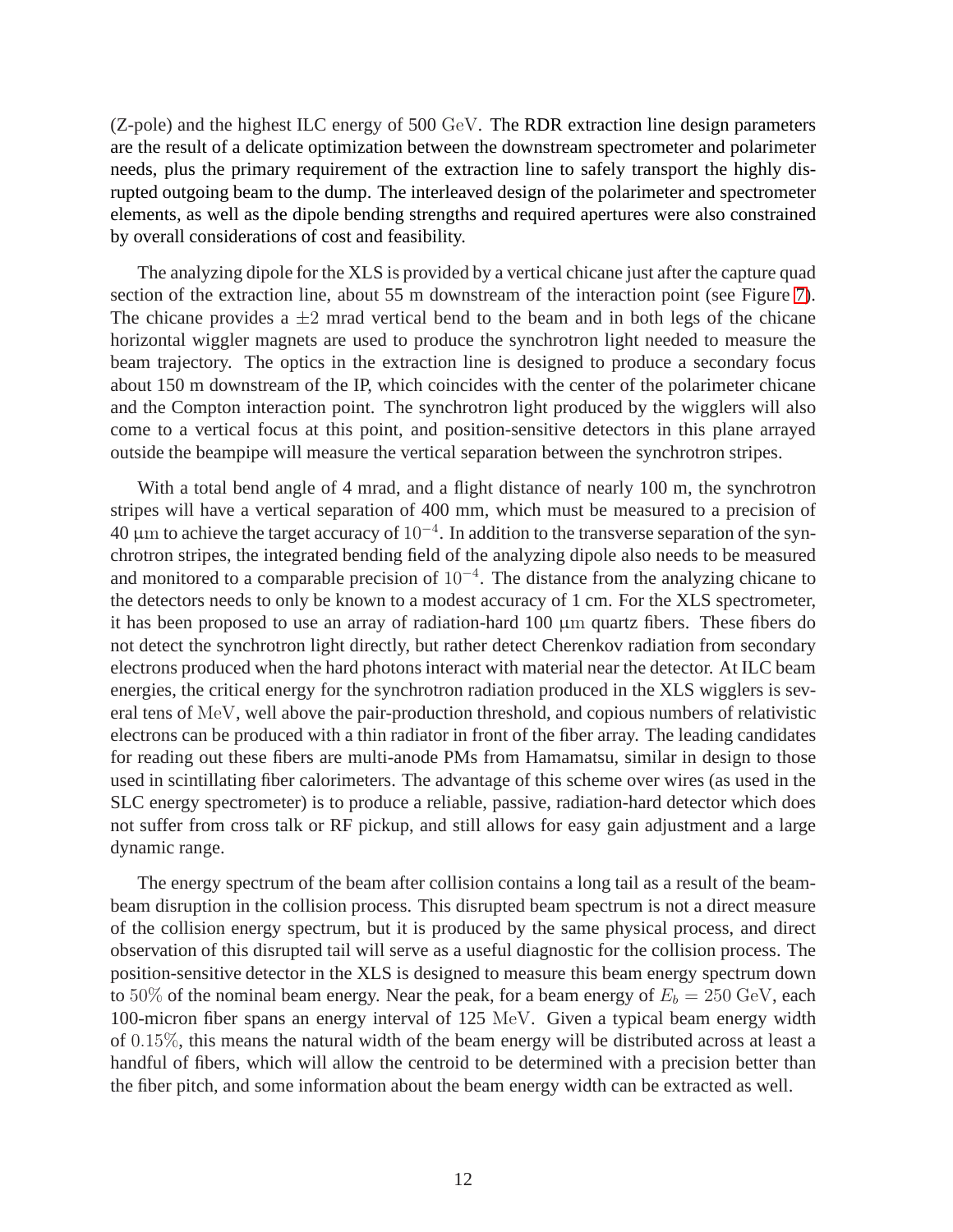#### **3.3 Alternative Methods for Energy Measurements**

R&D on three alternative methods for precise beam energy measurements with 100 ppm accuracy is being carried out by different groups. The first method utilizes Compton backscattering, a magnetic spectrometer and precise position measurements of the electron beam, the centroid of the Compton photons and the kinematic edge of the Compton-scattered electrons [18, 19]. The spectrometer length needed is about 30 m and would be located near the upstream polarimeter (or may utilize the upstream polarimeter chicane). Precise position measurements approximately 25 m downstream of an analysis magnet are needed with accuracies of  $1 \mu m$ for the Compton photons, 10  $\mu$ m for the Compton edge electrons and 0.5  $\mu$ m for the beam electrons.

The second method utilizes the SR emitted in the dipole magnets of the upstream BPMbased spectrometer [20]. Accurate determination of the edges of the SR fan is needed. Studies include a direct measurement of the SR fan as well as the use of mirrors to deflect soft SR light to detectors located away from the beamline. Novel high spatial resolution detectors are considered.

A third method relies on the Resonance Absorption method [21, 22]. Under certain conditions, laser light can be absorbed by beam particles when both co-propagate in close proximity in a solenoid. The beam energy can be infered from the measured dependence of light absorption on the magnetic field and laser wavelength.

### **4 Summary**

Concepts for high precision polarization and energy measurements at the ILC exist. These concepts have resulted in detailed system layouts that are included in the current description for the Beam Delivery System as specified in the Reference Design Report. The RDR includes both upstream and downstream polarimeters and energy spectrometers for both beams. This provides needed complementarity and redundancy for achieving the precision required, with adequate control and demonstration of systematic errors.

Different beam conditions have led to different layouts for the upstream diagnostic systems compared to the respective downstream ones. However, each system is designed to provide precise measurements at a large range of beam energies from 45.6  $GeV$  at the  $Z^0$  pole up to 250 GeV or even up to 500 GeV as discussed for an upgrade option. A workshop was held in 2008 on ILC polarization and beam energy measurements, which resulted in a set of recommendations for the ILC design and operation. Most of them will be implemented in the next revision of the ILC baseline design.

Work is continuing during the ILC engineering design phase to further optimize the polarimeter and energy spectrometer concepts and fully implement them in the ILC. This includes consideration for alternative methods, detailed design and cost estimates, and prototype and test beam activities.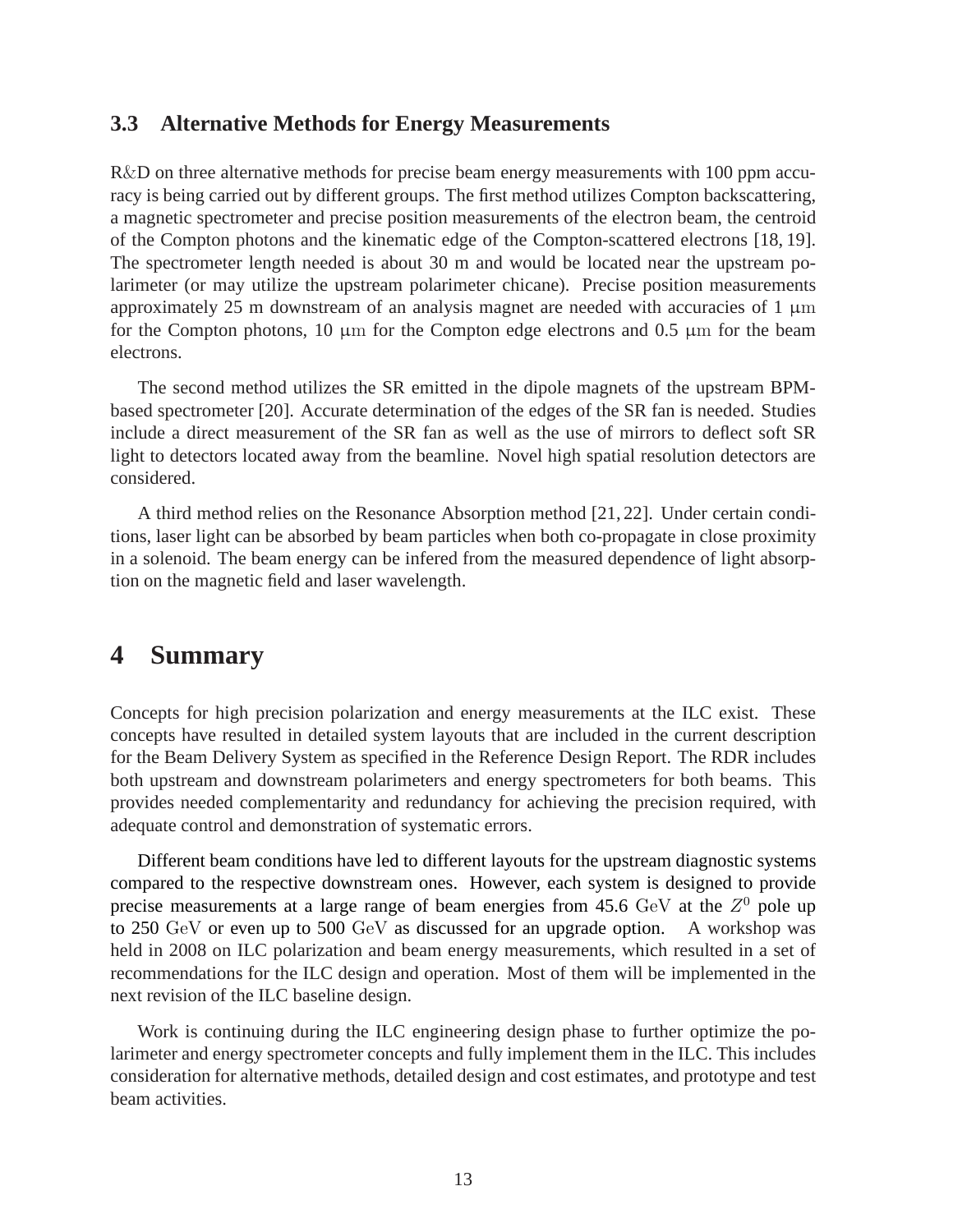## **Acknowledgements**

Part of this work has been supported by the U.S. Department of Energy contract number DE-AC02-76SF00515 and by the Deutsche Forschungsgemeinschaft via grant LI-1560/1-1.

### **References**

- [1] G. Moortgat-Pick *et al.*, "The role of polarized positrons and electrons in revealing fundamental interactions at the linear collider," Phys. Rept., **460**, 131–243, 2005.
- [2] N. Phinney, N. Toge, and N. Walker (Editors), "International Linear Collider Reference Design Report - Volume 3: Accelerator" http://www.linearcollider.org/cms/?pid=1000437 (2007).
- [3] K.C Moffeit *et al.*, "Spin Rotation Schemes at the ILC for Two Interaction Regions and Positron Polarization with both Helicities," LCC-159, SLAC-TN-05-045 (2005); K.C. Moffeit, D. Walz and M. Woods, "Spin Rotation at lower energy than the damping ring," ILCNOTE-2008-040 IPBI TN-2008-1 (2008); K.C. Moffeit, "Spin Rotation before the Damping Ring," IPBI TN-2008-3, Proceedings of Workshop on Polarization and Beam Energy Measurements, Zeuthen (2008).
- [4] B. Aurand *et al.*, "Executive Summary of the Workshop on Polarization and Beam Energy Measurements at the ILC," [arXiv:0808.1638](http://arxiv.org/abs/0808.1638) [physics.acc-ph]; workshop website: https://indico.desy.de/conferenceDisplay.py?confId=585
- [5] M.L. Swartz, "A complete order  $\alpha^3$  calculation of the cross-section for polarized compton scattering," Phys. Rev., **D58**, 014010, 1998.
- [6] I.R. Bailey *et al.*, "Depolarization and Beam-Beam Effects at the Linear Collider," 2008, EUROTeV-Report-2008-026.
- [7] SLD Collaboration, Phys. Rev. Lett. **70**, 2515 (1993); SLD Collaboration., Phys. Rev. Lett. **8678**, 11622075 (20011997); R. Elia, SLAC-Report-429 (1994); R. King, SLAC-Report-452, 1994; A. Lath, SLAC-Report-454, 1994; E. Torrence, SLAC-Report-509, 1997.
- [8] D. Käfer, "Compton Cherenkov Detector Development for ILC Polarimetry," Proceedings of LCWS08, Chicago (2008), [arXiv:0902.3221v](http://arxiv.org/abs/0902.3221)1 [physics.ins-det].
- [9] J. List and D. Käfer, "Improvements to the ILC Upstream Polarimeter," Proceedings of LCWS08, Chicago (2008), [arXiv:0902.1516v](http://arxiv.org/abs/0902.1516)1 [physics.ins-det]; J. List, "The ILC Upstream Polarimeter," Presentation at the Workshop on Polarization and Beam Energy Measurements, Zeuthen (2008).
- [10] K.C. Moffeit *et al.*, "Proposal to modify the polarimeter chicane in the ILC 14 mrad extraction line," SLAC-PUB-12425, IPBI TN-2007-1, (2007); K.C Moffeit, "Downstream Extraction Line Polarimeter," IPBI TN-2008-5, Proceedings of Workshop on Polarization and Beam Energy Measurements, Zeuthen (2008).